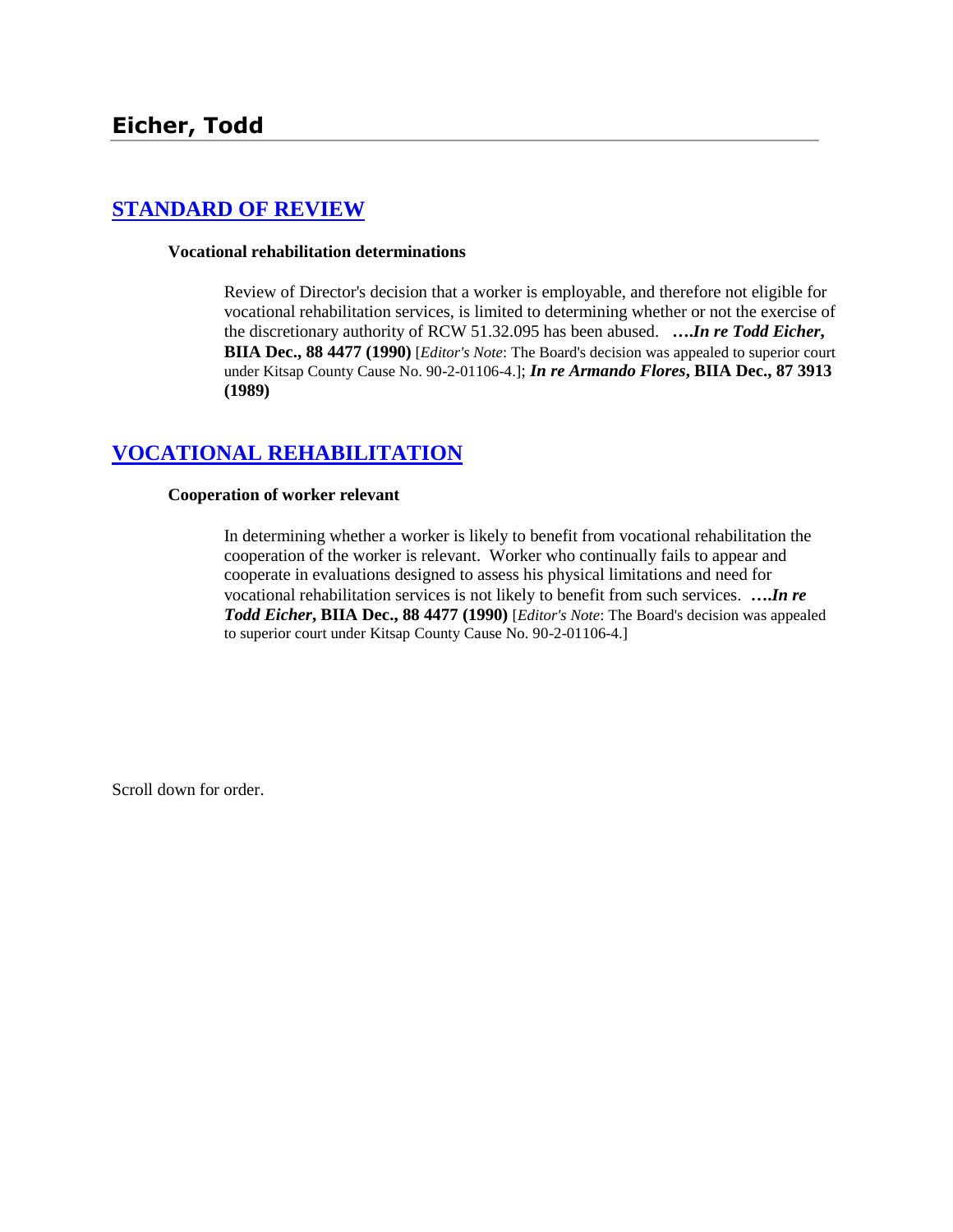## **BEFORE THE BOARD OF INDUSTRIAL INSURANCE APPEALS STATE OF WASHINGTON**

**)**

**IN RE: TODD V. EICHER ) DOCKET NO. 88 4477**

**CLAIM NO. K-106350 ) DECISION AND ORDER**

APPEARANCES:

Claimant, Todd V. Eicher, by Casey & Casey, per Carol Casey and Gerald Casey

Employer, State Roofing and Insulation, Inc., None

Department of Labor and Industries, by The Attorney General Steve LaVergne, Paralegal, and Thomas L. Anderson, Paul J. Triesch, and Nancy E. Hovis, Assistants

This is an appeal filed by the claimant, Todd V. Eicher, on November 9, 1988 from a determination of the Director of the Department of Labor and Industries dated October 26, 1988, which affirmed a prior determination, dated August 2, 1988, that the claimant would not be provided with vocational rehabilitation services because the actions of the claimant indicated that he would not likely benefit from such services. The Director's determination is **AFFIRMED**.

# **DECISION**

Pursuant to RCW 51.52.104 and RCW 51.52.106, this matter is before the Board for review and decision on a timely Petition for Review filed by the Department of Labor and Industries to a Proposed Decision and Order issued on September 22, 1989 in which the determination of the Director dated October 26, 1988 was reversed and the matter remanded to the Department for "reinstatement of action on the merits of this claim, and to take such other action as is in accordance with the law and the facts."

The Board has reviewed the evidentiary rulings in the record of proceedings and finds that no prejudicial error was committed and said rulings are hereby affirmed.

The facts presented by this appeal and the evidence presented by the parties are adequately set forth in the Proposed Decision and Order, and will only be restated here as necessary to explain our decision. In order to determine Mr. Eicher's eligibility for vocational rehabilitation services, at least four appointments were scheduled between April and July of 1988 for Mr. Eicher to undergo a physical capacities evaluation. Mr. Eicher either cancelled the appointments, failed to appear for the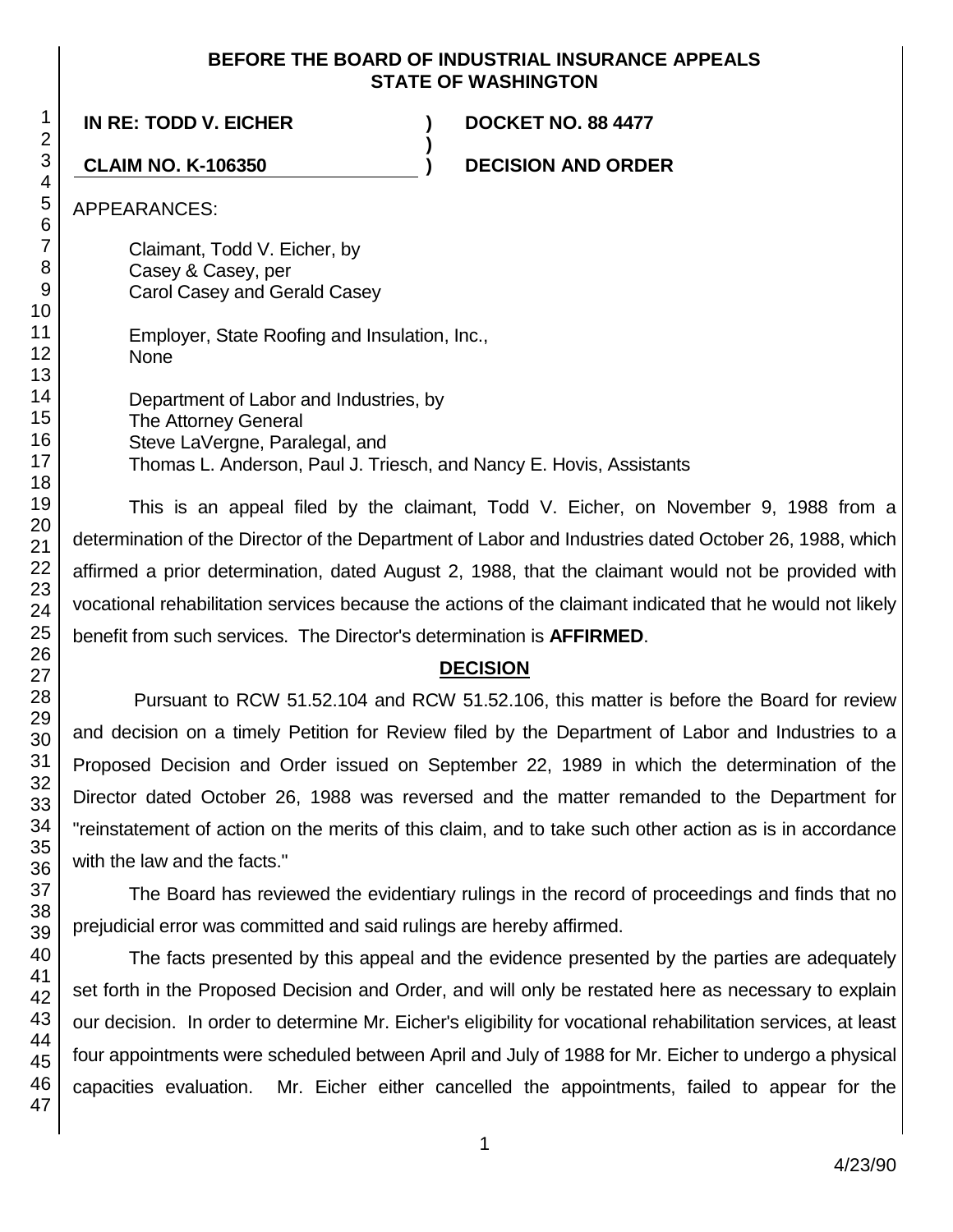evaluation, or arrived so late that the evaluation could not be performed. Although Mr. Eicher testified that he experienced transportation and other difficulties in appearing for the scheduled appointments, he did not advise the Department of his difficulties or request assistance with transportation. The Director of the Department of Labor and Industries determined that Mr. Eicher would not likely benefit from vocational services because of his own actions.<sup>1</sup>

Mr. Eicher argues that this determination was not made pursuant to RCW 51.32.095. Rather, he argues that the Director's action was in fact a suspension of benefits made pursuant to RCW 51.32.110. He therefore argues that he is entitled to prevail in this appeal if he can demonstrate good cause, by a preponderance of the evidence, for his failure to appear at the scheduled examinations. We disagree.

We do not necessarily subscribe to the Assistant Attorney General's argument that WAC 296-18A-480(4) applies to permit suspension of benefits only after a worker has been found eligible for vocational services. In fact, the suspension of benefits statute, RCW 51.32.110, does not seem to so limit its application.

We also disagree with the Industrial Appeals Judge's contention that, if a worker fails to cooperate with vocational rehabilitation, the Department has no choice under WAC 296-18A-480(4) but to suspend benefits. Obviously, under RCW 51.32.110, the Department can choose whether or not and what sanctions to apply for failure to cooperate.

Regardless of the interpretation placed on RCW 51.32.110 and WAC 296-18A-480(4), however, the fact of the matter is that in this case the Department chose not to suspend benefits even though it might have been justified in doing so. Therein lies the fallacy of the Proposed Decision and Order's analysis.

For some reason the Proposed Decision and Order assumed that the Department is surreptitiously suspending benefits under the guise of making a determination that claimant is ineligible for vocational rehabilitation services. That characterization is simply not accurate. The Department has not "suspended" any further action on [this] claim. . . so long as. . . [his]

l

1

2

<sup>&</sup>lt;sup>1</sup>The employability determination of August 2, 1988 was not made part of the record. It is apparently that decision which Mr. Dear referred to in his October 26, 1988 letter when he said: "I agree with the previous decision." While the precise text of the August 2, 1988 decision is not before us, the parties agreed to the admission of Exhibit No. 1, which synopsizes that decision as follows: "Determined you will not be provided with vocational rehabilitation services because your actions indicate you will not likely benefit from such services.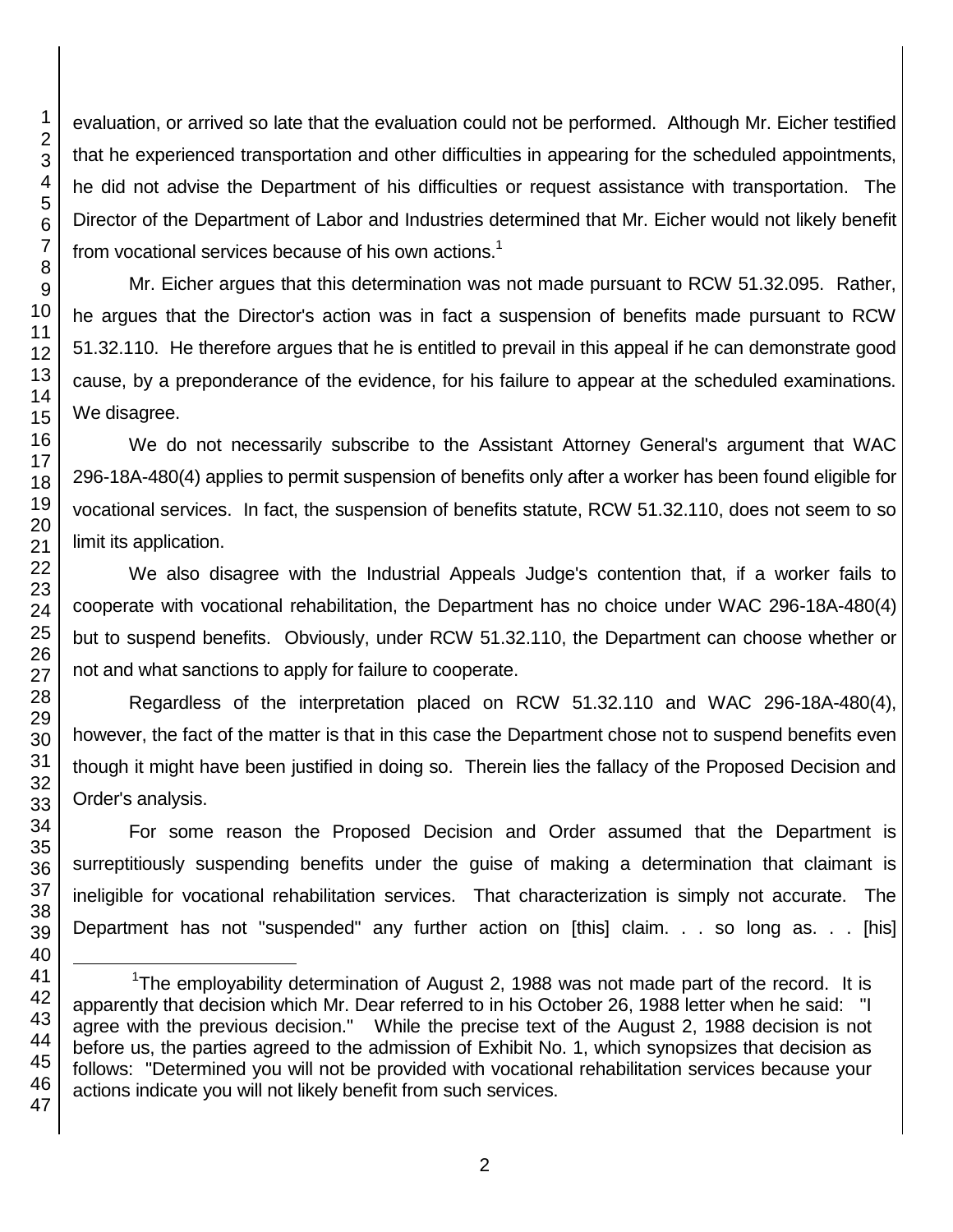noncooperation. . . continues", nor has it "reduce[d], suspend[ed], or den[ied] any compensation for such period . . . ." RCW 51.32.110. This is eminently clear from the closing paragraph of the Director's letter which the claimant has appealed, which provides:

> Since your attending physician, Dr. Thayer, reports your condition is stable, we will proceed with claim closure. Your claims manager will seek an independent medical evaluation to rate your permanent partial disability.

The Department has done nothing more than what it purports to have done. It has looked at all available information, including the claimant's behavior, to determine whether, in its discretion, Mr. Eicher should be provided with vocational rehabilitation services.

In determining whether vocational rehabilitation is both necessary and likely to make the worker employable at gainful employment, many factors personal to the injured worker must be evaluated. The injured worker's age, physical limitations, and mental abilities must be considered, as must the worker's training, education, work history, and transferable skills. Just as important, however, may be actions of the worker in determining whether the worker is likely to benefit from vocational services. It is not difficult to conclude that a worker is not likely to benefit from rehabilitation services if the worker continually fails to appear and cooperate in evaluations designed to assess his physical limitations and need for vocational rehabilitation services.

The threshold determination whether vocational rehabilitation services are both necessary and likely to return a worker to gainful employment is committed to the supervisor's or supervisor's designee's discretion. RCW 51.32.095. Any dispute from that decision must be filed with the Director. RCW 51.32.095(6); WAC 296-18A-470. Again, the Director's decision as to whether the claimant is entitled to vocational services is vested in the Director's sole discretion. It is that discretionary decision which has been appealed to us.

In appeals from discretionary acts of the Department, our review is limited to determining whether the exercise of discretionary authority constitutes an abuse of discretion. In re Gary J. Manley, BIIA Dec., 66,115 (1986); In re Armando Flores, BIIA Dec., 87 3913 (1989).

> . . . [D]iscretion is a composite of many things, among which are conclusions drawn from objective criteria; it means a sound judgment exercised with regard to what is right under the circumstances and without doing so arbitrarily or capriciously. [citation omitted] Where the decision or order . . . is a matter of discretion, it will not be disturbed on review except on a clear showing of abuse of discretion, that is, discretion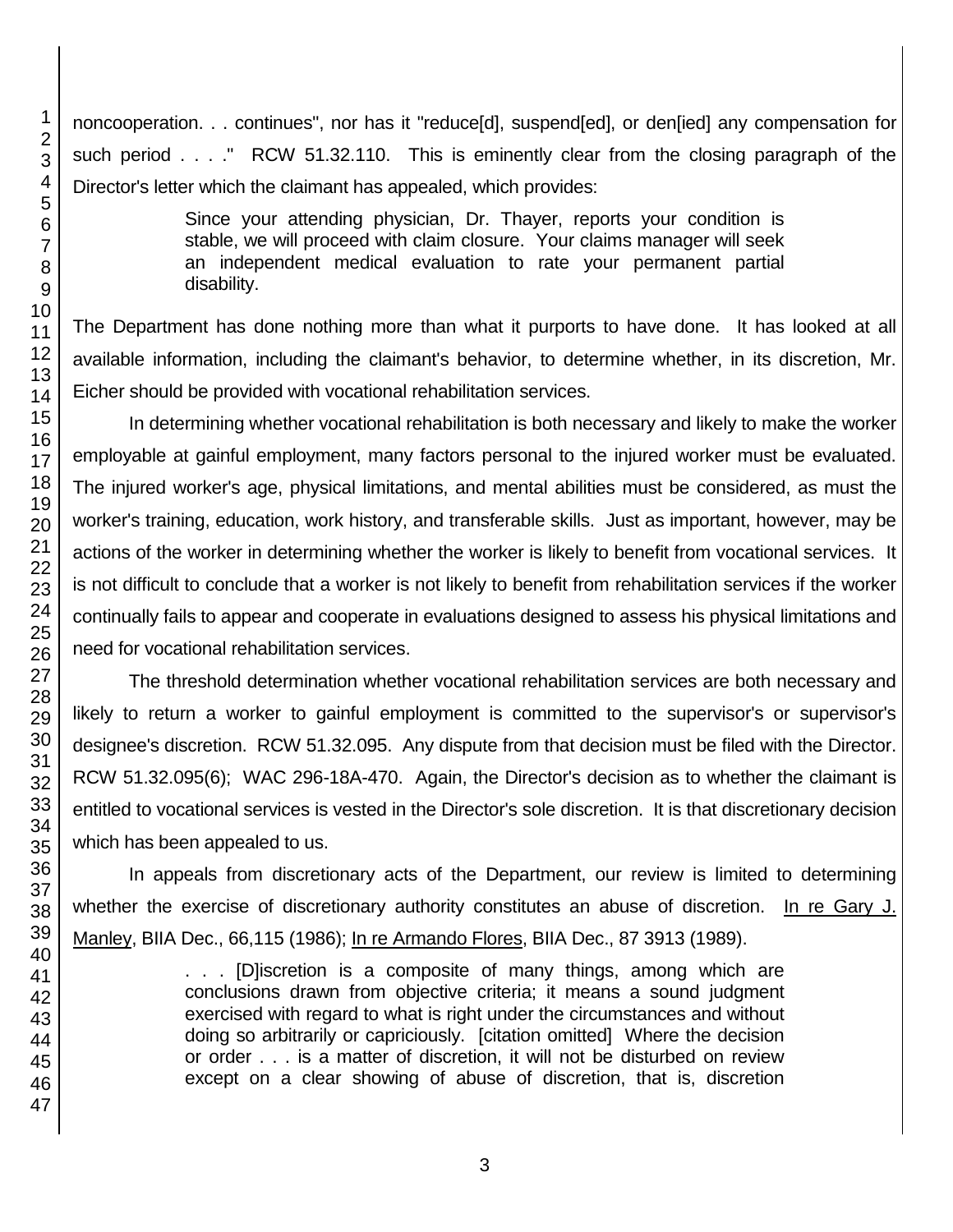manifestly unreasonable, or exercised on untenable grounds, or for untenable reasons. [citations omitted]

State ex rel Carroll v. Junker, 79 Wn.2d 12, 26, 482 P.2d 775 (1971). "An abuse of discretion" also "exists . . . when no reasonable person would take the position adopted by the" decision maker. Griggs v. Averbeck Realty, 92 Wn.2d 576, 584, 599 P.2d 1289 (1979). In addition, an abuse of discretion exists when the reasons for the discretionary decision are not stated. State v. Hampton, 107 Wn.2d 403, 728 P.2d1049, (1986).

Applying these tests, we find no abuse of discretion here. In fact, we completely agree that the actions of an injured worker may, in a particular case, be the most important factor in determining whether a worker is likely to benefit from vocational rehabilitation services. Having found no abuse of discretion, we must affirm the determination of the Director.

After consideration of the Proposed Decision and Order, the Department's Petition for Review filed thereto, and a careful review of the entire record before us, we hereby enter the following Findings of Fact and Conclusions of Law.

# **FINDINGS OF FACT**

1. On December 22, 1986, the Department of Labor and Industries received an accident report from the claimant, Todd V. Eicher, describing the occurrence of an industrial injury to the claimant on November 28, 1986, during the course of his employment with State Roofing and Insulation, Inc. On January 5, 1987, the Department issued a determinative order paying time loss compensation.

On August 2, 1988, the Department issued an employability determination which stated that the claimant would not be provided with vocational rehabilitation services because his action indicated that he would not likely benefit from such services. On August 25, 1988, the claimant filed a protest and request for reconsideration of the Department determination of August 2, 1988. On October 26, 1988, the Director issued a determination affirming the determination of August 2, 1988.

On November 9, 1988, the Board of Industrial Insurance Appeals received a notice of appeal from the claimant from the determination of the Director dated October 26, 1988; Docket No. 88 4477 was assigned. On December 7, 1988, the Board issued an order granting the appeal and directing that proceedings be held on the issues raised thereby.

2. On December 22, 1986, Todd V. Eicher was injured when he fell from a roof while in the course of his employment with State Roofing and Insulation, Inc.